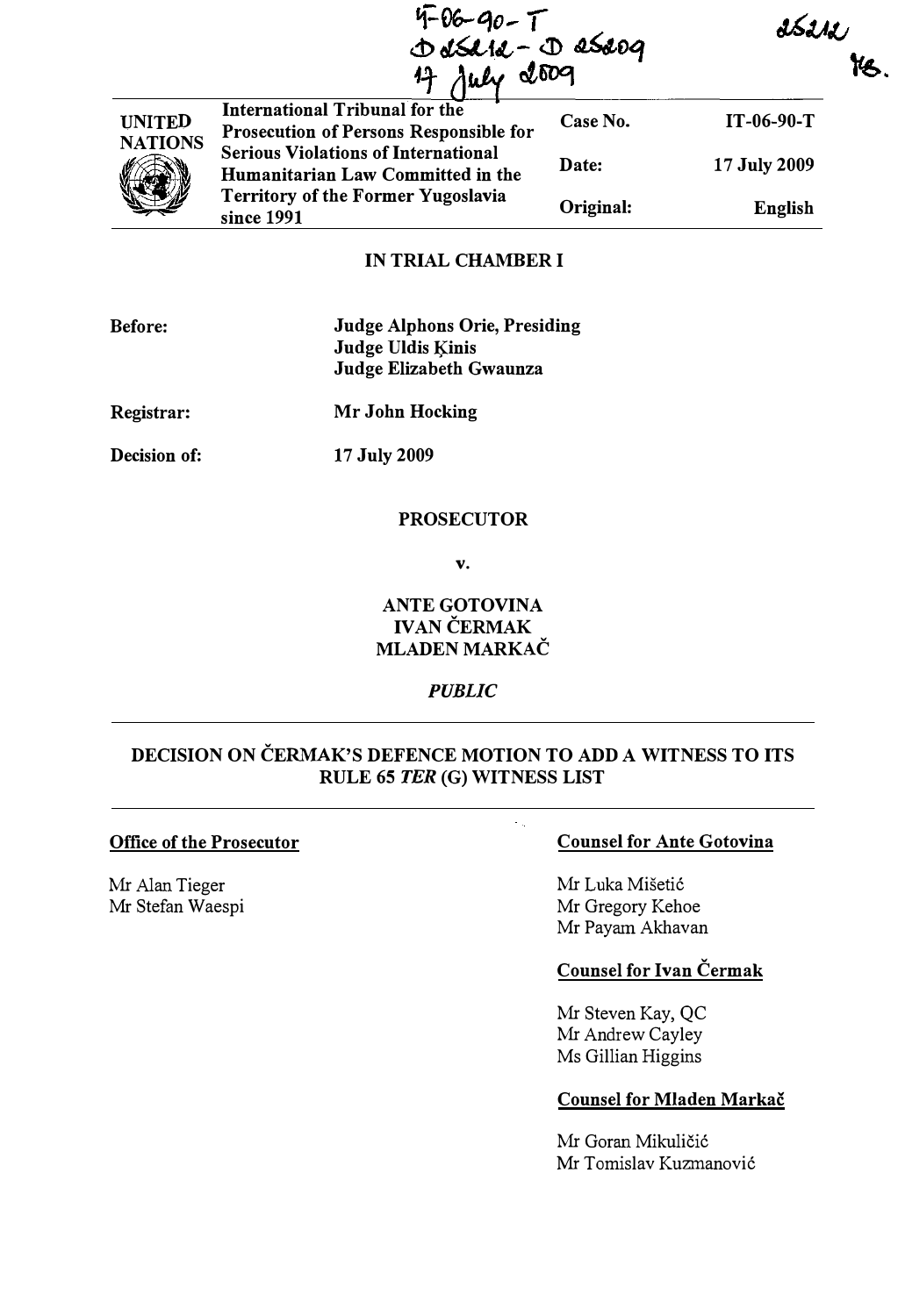#### PROCEDURAL HISTORY AND SUBMISSIONS OF THE PARTIES

1. On 19 June 2009, the Cermak Defence filed a motion requesting leave to add a witness to its Rule  $65$ ter (G) witness list.<sup>1</sup> On 3 July 2009, the Prosecution filed its response, not objecting to the Motion.<sup>2</sup> Neither the Gotovina Defence nor the Markac Defence made submissions in relation to the Motion.

2. According to the Motion, the need to add the witness to the Rule 65 ter witness list arose as a result of further investigations by the Defence.<sup>3</sup> The Cermak Defence argues that, at the Pre-Defence Conference on 27 May 2009, it informed the Chamber of the need for further investigations, which could not have been conducted at an earlier stage due to the late appointment of Mr Cermak's counsel, the practical problems that initially confronted the present defence team, the early start of the trial, and the size of the Prosecution's case.<sup>4</sup> The Cermak Defence submits that adding Witness IC-43 wouJd be in the interests of justice aud would allow the Chamber to hear the best available evidence to determine issues in this case.<sup>5</sup> The Cermak Defence further submits that the evidence to be obtained is relevant and of probative value because it directly concerns central issues of the allegations in the Indictment and is material to Mr Čermak's defence case.<sup>6</sup> Finally, the Čermak Defence argues that the addition of this witness would not cause an unreasonable delay of the proceedings or place any burden on the parties at this stage of the proceedings since the start of the Cermak Defence's case has not been scheduled yet and the parties would have sufficient time to prepare for cross-examination and conduct further investigations.<sup>7</sup>

### APPLICABLE LAW

3. Pursuant to Rule 73 ter (D) of the Tribunal's Rules of Procedure and Evidence ("Rules"), the Defence may, after commencement of the defence case, file a motion to vary the decision as to which witnesses may be called. The Chamber may grant any motion for an amendment to the Defence's Rule 65 ter witness list if satisfied that it is in the interests of

<sup>&</sup>lt;sup>1</sup> Ivan Čermak's Defence Motion to Add a Witness to its Rule 65 ter (G) Witness List, 19 June 2009 ("Motion"), paras 1, 18.

 $2^2$  Prosecution's Response to Ivan Cermak's Defence Motion to Add a Witness to Its Rule 65 ter (G) Witness List, 3 July 2009 ("Response"), para. 2.

<sup>&</sup>lt;sup>3</sup> Motion, para. 12.

<sup>4</sup> Motion, paras 5-12.

<sup>&</sup>lt;sup>5</sup> Motion, paras 2, 13.

 $^{\rm 6}$  Ibid.

<sup>&</sup>lt;sup>7</sup> Motion, paras 2, 17.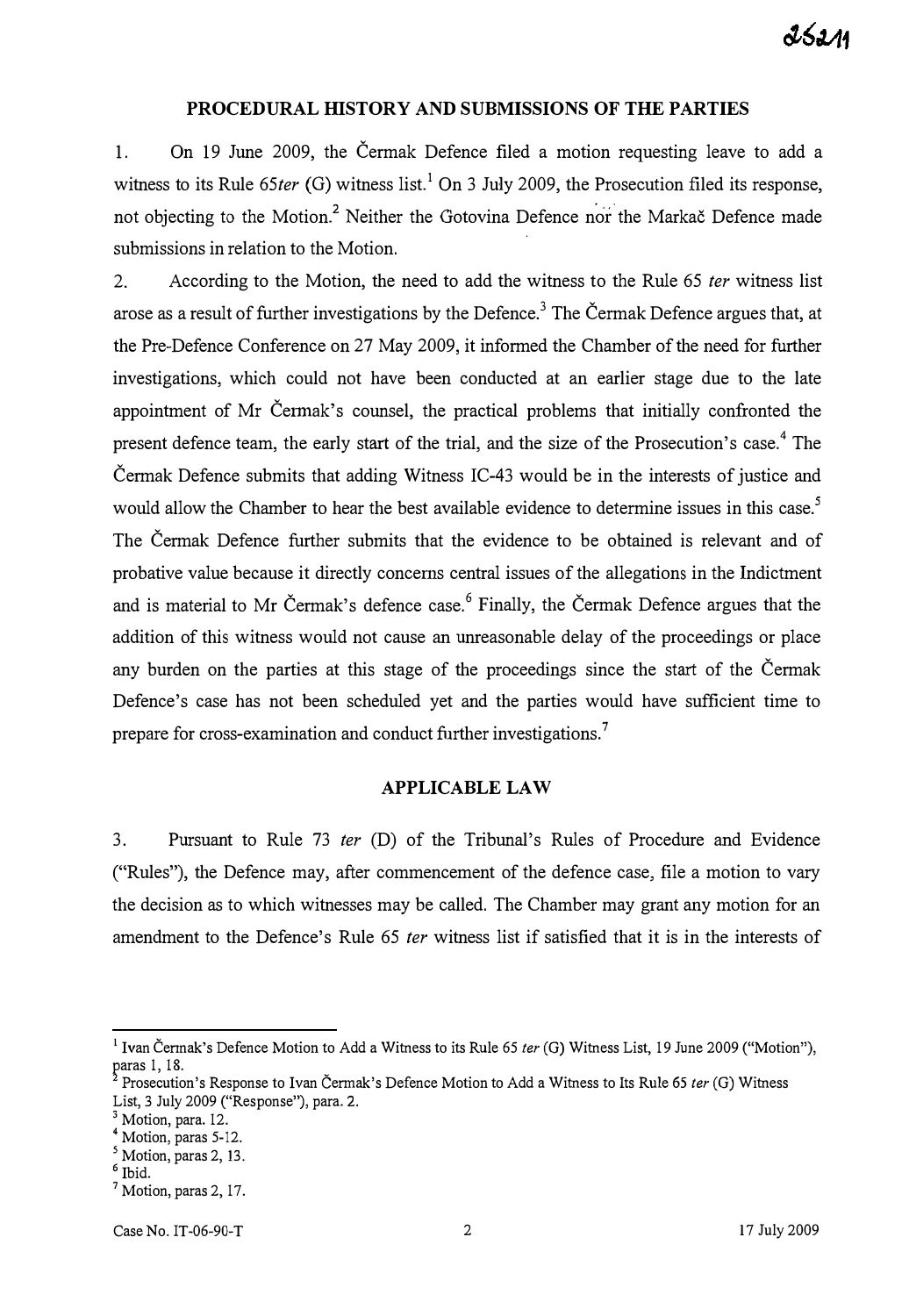justice.<sup>8</sup> In this respect, the Chamber must balance the accused's right to present the available evidence during its defence case with the right of the Prosecution and the co-accused to have adequate time and facilities to prepare their case.<sup>9</sup> When reaching its conclusion, the Chamber must consider whether the proposed evidence is *prima facie* relevant and of probative value.<sup>10</sup> The Chamber must further consider whether the Defence has shown good cause why it did not seek to add the witness to the list at an earlier stage of the proceedings.<sup>11</sup> Good cause may exist where witnesses have only recently become available to give evidence, or where the relevance of the evidence has only recently become apparent.<sup>12</sup> The Chamber will further consider the burden placed on the Defence by the late addition of a witness to the Rule 65 ter  $(G)$  witness list.  $^{13}$ 

### **DISCUSSION**

4. The evidence which is expected from the Witness IC-43 relates to the role, structure, and chain of command of the civilian police, the functioning of police administrations, and efforts undertaken to suppress crimes in the "liberated areas". The proposed witness would give evidence on the steps undertaken by him to ensure the security in Sector South. He would also provide evidence on Mr Čermak's role in respect of policing matters, his authority in the region, documents issued by Mr Cermak, and would, according to the Cermak Defence, contradict the presentation of facts by the Prosecution.<sup>14</sup> The Chamber therefore considers Witness IC-43's evidence *prima facie* relevant and of probative value.

5. The Chamber considers that it is not due to a lack of due diligence on the part of the Cermak Defence that the request was not made at an earlier stage of the proceedings. The Chamber notes that the proposed witness agreed to be called as a witness and was in a

<sup>&</sup>lt;sup>8</sup> Reasons for the Decision on the Prosecution's Motion to Amend Its Witness List, 27 May 2008 ("27 May 2008 Decision"), para. 8; Decision on Prosecution's Motion to Add a Witness to Its Rule 65 ter Witness List and to Add Three Associated Documents to Its Rule 65 ter Exhibit List, 16 June 2008 ("16 June 2008 Decision"), para. 3; Prosecutor v. Lukić and Lukić, Decision on Defence Motions to Amend the Witness List, 3 February 2009 ("Lukic Decision"), para. 14; Reasons for the Addition of a Witness to the Prosecution's Witness List and Admission Into Evidence of Two Documents, 27 February 2009 ("27 February 2009 Decision"), para. 5.

Prosecutor v. Popvić et. al., Decision on Motion on Behalf of Drago Nikolić Seeking Admission of Evidence Pursuant to Rule 92 *quarter*, 18 December 2008 ("Povović Decision"), para. 36; Lukić Decision, para. 15. <sup>10</sup> 27 May 2008 Decision, para. 8; 16 June 2008 Decision, para. 3; Lukic Decision, para. 15; Decision on Prosecution's Motion to Add a Witness to Its Rule 65 ter Witness List and to Add Four Witness-Related Documents to Its Rule 65 ter Exhibit List, 6 February 2009 ("6 February 2009 Decision"), para. 10; 27 February 2009 Decision, para. 5.

II 27 May 2008 Decision, para. 8; 16 June 2008 Decision, para. 3; Povovic Decision, para. 36; Lukic Decision, para. 15; 6 February 2009 Decision, para. 10.

<sup>1216</sup> June 2008 Decision, para. 3; 6 February 2009 Decision, para. 10.

<sup>&</sup>lt;sup>13</sup> 27 May 2008 Decision, para. 8; 6 February 2009 Decision, para 10; 27 February 2009 Decision, para. 5. <sup>14</sup> Motion, paras 14-15, Annex A.